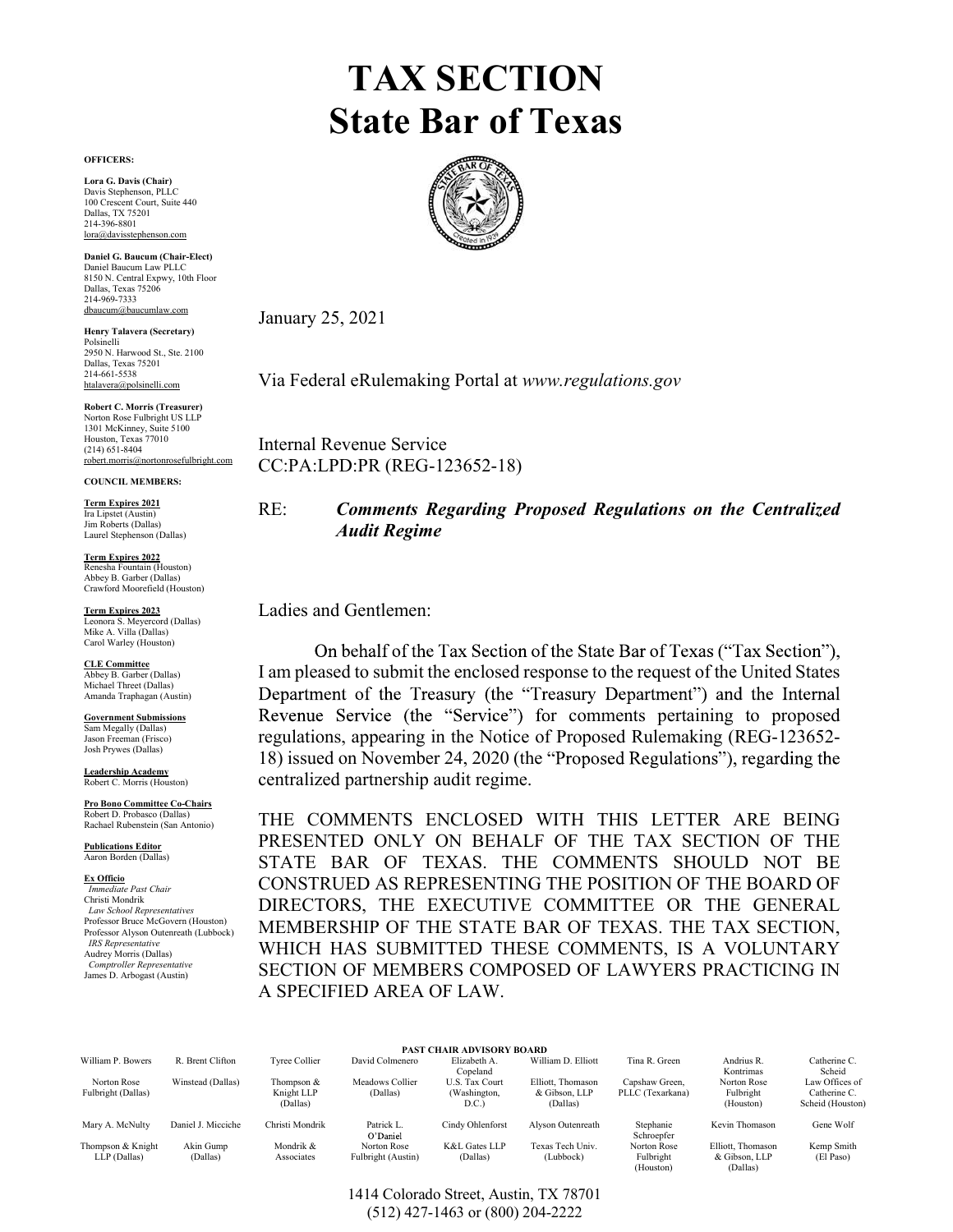Internal Revenue Service January 25, 2021 Page 2

THE COMMENTS ARE SUBMITTED AS A RESULT OF THE APPROVAL OF THE COMMITTEE ON GOVERNMENT SUBMISSIONS OF THE TAX SECTION AND PURSUANT TO THE PROCEDURES ADOPTED BY THE COUNCIL OF THE TAX SECTION, WHICH IS THE GOVERNING BODY OF THAT SECTION. NO APPROVAL OR DISAPPROVAL OF THE GENERAL MEMBERSHIP OF THIS SECTION HAS BEEN OBTAINED AND THE COMMENTS REPRESENT THE VIEWS OF THE MEMBERS OF THE TAX SECTION WHO PREPARED THEM.

We commend the Treasury Department and the Service for the time and thought that have been put into preparing the Proposed Regulations, and we appreciate being extended the opportunity to participate in this process.

Respectfully submitted,

 Lora G. Davis, Chair State Bar of Texas, Tax Section

Enclosure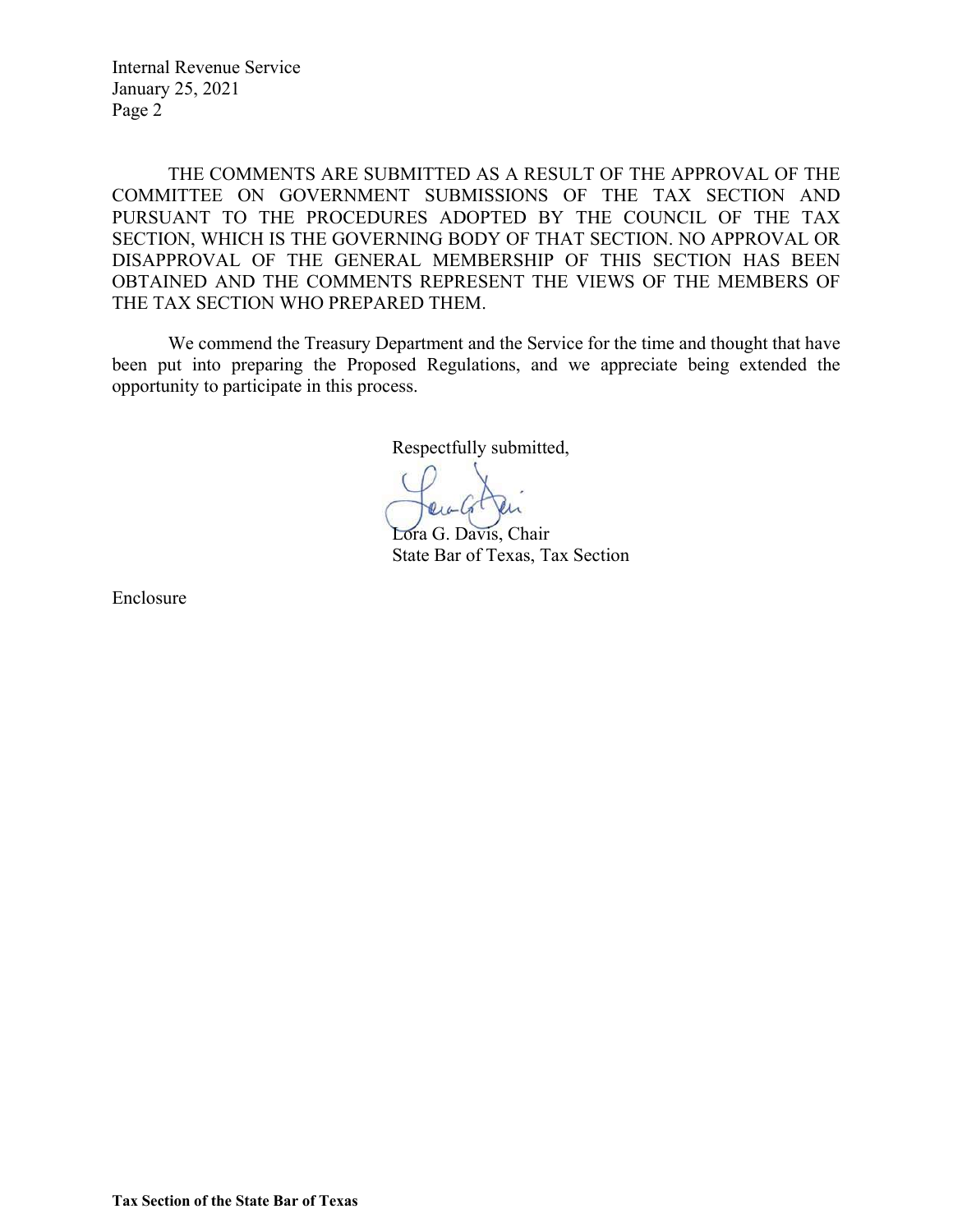### COMMENTS ON PROPOSED REGULATIONS ON PARTNERSHIP CENTRALIZED AUDIT REGIME

These comments on the Proposed Regulations ("Comments") are submitted on behalf of the Tax Section of the State Bar of Texas. The principal drafters of these Comments were Lee S. Meyercord, Co-Chair of the Partnership and Real Estate Tax Committee of the Tax Section of the State Bar of Texas, and Jackson Oliver, member of the Partnership and Real Estate Tax Committee of the Tax Section of the State Bar of Texas. The Committee on Government Submissions of the Tax Section has approved these Comments. Mary A. McNulty, past Chair of the Tax Section of the State Bar of Texas and member of the Partnership and Real Estate Tax Committee of the Tax Section of the State Bar of Texas, also reviewed the Comments and provided substantive suggestions.

 Although members of the Tax Section who participated in preparing these Comments have clients who would be affected by the principles addressed by these Comments or have advised clients on the application of such principles, no such member (or the firm or organization to which such member belongs) has been engaged by a client to make a government submission with respect to, or otherwise to influence the development or outcome of, the specific subject matter of these Comments.

Contact Persons:

Lee S. Meyercord Jackson Oliver Partner Associate Thompson & Knight LLP Thompson & Knight LLP Dallas, TX 75201 Dallas, Texas 75201 (214) 969-1315 (214) 969-1530 Lee.Meyercord@tklaw.com Jackson.Oliver@tklaw.com

Date: January 25, 2021

1722 Routh Street, Suite 1500 1722 Routh Street, Suite 1500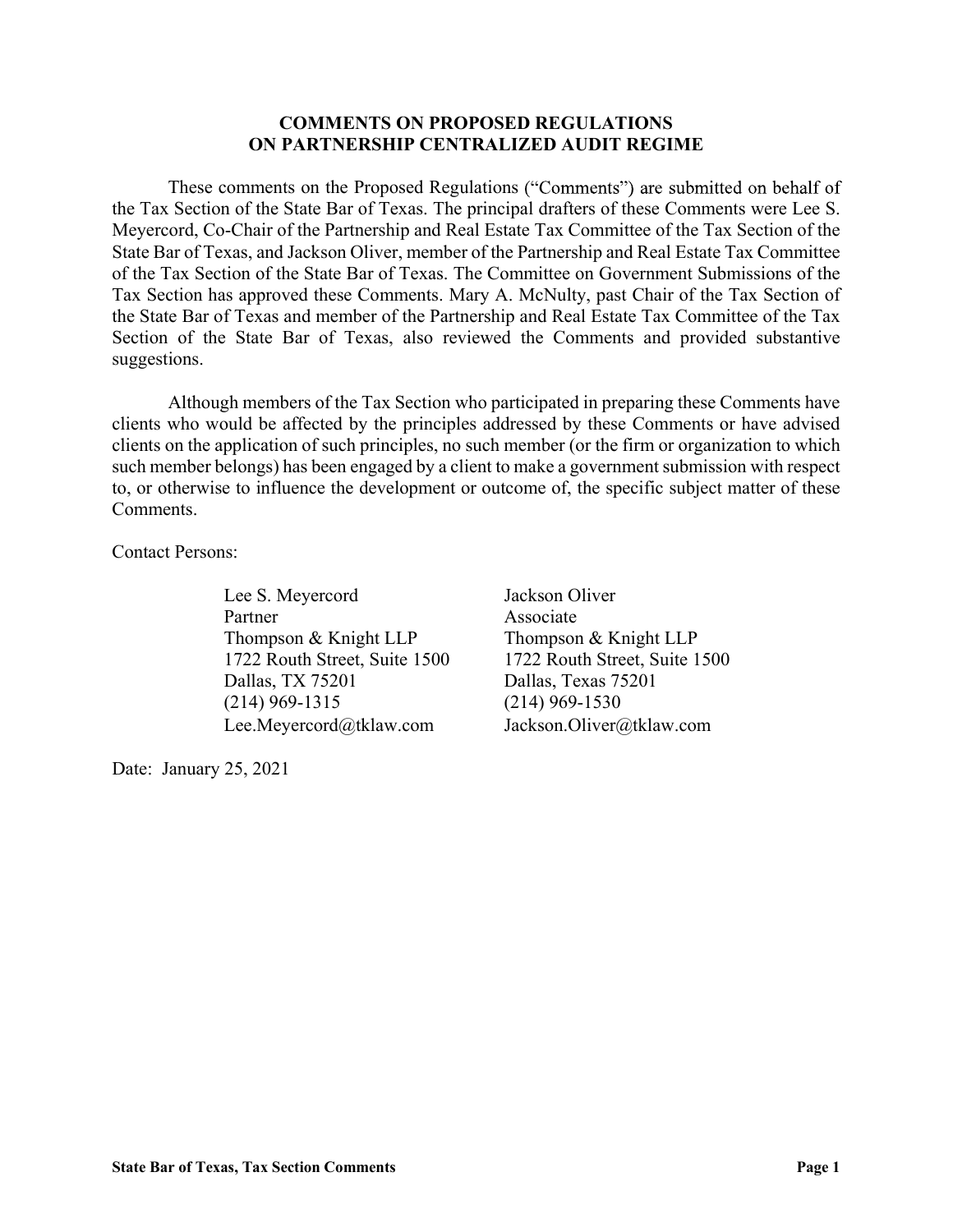I. **INTRODUCTION**<br>These Comments are provided in response to Treasury's and the<br>comments on the Proposed Regulations. The Proposed Regulations relations<br>partnership audit regime (the "Centralized Audit Rules") that was en These Comments are provided in response to Treasury's and the IRS's request for comments on the Proposed Regulations. The Proposed Regulations relate to the centralized partnership audit regime (the "Centralized Audit Rules") that was enacted in the Bipartisan Budget <sup>1</sup> The Centralized Audit Rules replaced the partnership audit procedures <sup>2</sup> with a centralized partnership audit regime that allows the IRS to make partnership adjustments, assessments, and collections at the partnership level. **I.** INTRODUCTION<br>
These Comments are provided in response to Treasury's and the I<br>
comments on the Proposed Regulations. The Proposed Regulations relate to<br>
Act of 2015 (the "BBA").<sup>1</sup> The Centralized Audit Rules'') that **INTRODUCTION**<br>
These Comments are provided in response to Treasury's and the list<br>
Intis on the Proposed Regulations. The Proposed Regulations relate<br>
Intigration care the "Centralized Audit Rules") that was enacted in t

Under Section 6241(11) of the Internal Revenue Code (the "Code"), if there are partnership-related items that involve special enforcement matters, the Secretary may issue regulations providing that the Centralized Audit Rules do not apply to such items or that such items are subject to special rules. The Proposed Regulations propose rules addressing special enforcement matters and make clarifying amendments to previously issued final regulations.

TEFRA allows partnership adjustments if either the partnership or partner-level statute of limitations is open.<sup>3</sup> By contrast, the statute of limitations for partnership adjustments under the Centralized Audit Rules is determined exclusively at the partnership level; limitations is not taken into account.<sup>4</sup> Section 6235(a) sets forth the partnership-level limitations period and provides that no partnership adjustment may be made after the later of:

- the date which is 3 years after the latest of- $(1)$ 
	- (A) the date the partnership return was filed,

 $4$  Section 6235(a).

<sup>&</sup>lt;sup>1</sup> P.L. 114-74. Unless otherwise noted, references in these Comments to Internal Revenue Code.

 $^{2}$  P.L. 97-248.

 $3$  Section 6229 (repealed 2015). Section 6229(a) provided that the statute of limitations for adjustment of partnership items "shall not expire before" the date that is 3 years after the later of the date the partnership return was filed or the last day for filing such return. Courts concluded that the "shall not expire before" language made clear that Section 6229(a) was not an exclusive statute of limitations, and an assessment of tax attributable to a partnership item was timely as long as the period of limitations remained open under either Section 6501 (relating to a partner's statute of limitations) or Section 6229 (relating to a partnership's statute of limitations). See, e.g., Rhone-Poulenc Surfactants & Specialties, L.P. v. Comm'r, 114 T.C. 533 (2000); Curr-Spec Partners, L.P. v. Comm'r, 579 F.3d 391 (5th Cir. 2009), cert. den., 130 S. Ct. 3321 (2010); AD Global Fund, LLC v. United States, 481 F.3d 1351 (Fed. Cir. 2007); Andantech LLC v. Comm'r, 331 F.3d 972 (D.C. Cir. 2003); Schumacher Trading Partners II v. United States, 72 Fed. Cl. 95 (2006); Grapevine Imports, Ltd. v. United States, 71 Fed. Cl. 324 (2006); Russian Recovery Fund, Ltd. v. United States, 108 A.F.T.R.2d 2011-7182 (Fed. Cl. 2011).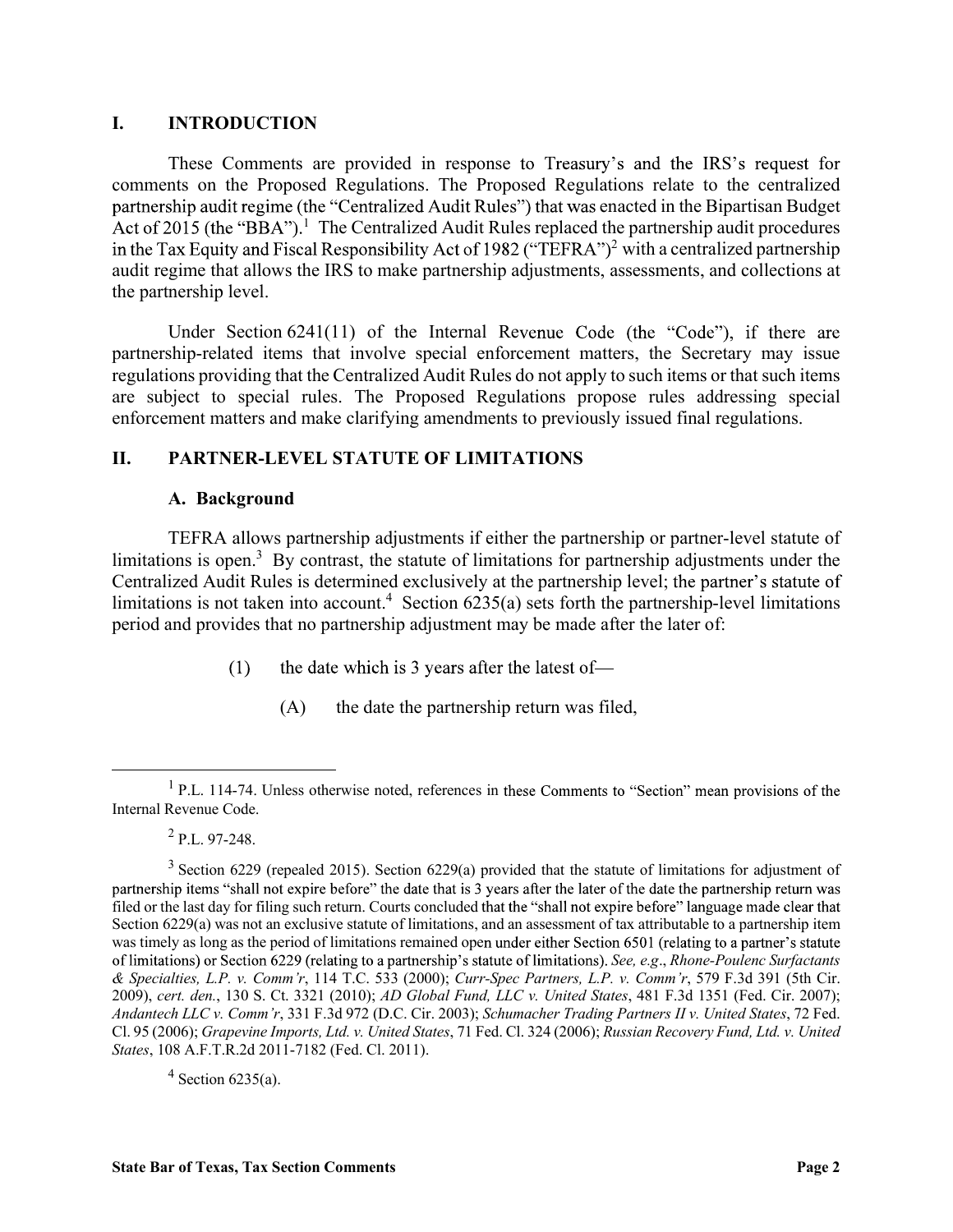- (B) the due date of the return, or
- (C) the date on which the partnership filed an Section 6227, or
- (2) if the partnership requests a modification of an imputed underpayment under Section 6225(c), 270 days (plus any agreed extension) after the date the information is submitted, or
- (3) if the partnership does not request modification of the imputed underpayment, 330 days (plus any agreed extension) after the date of the notice of proposed partnership  $5<sub>5</sub>$ administrative adjustment request ("AAR") un<br>
Section 6227, or<br>
(2) if the partnership requests a modification of an impu<br>
underpayment under Section 6225(c), 270 days (plus a<br>
agreed extension) after the date the informa

The statute of limitations on partnership adjustments may be extended by agreement.<sup>6</sup> In addition, an adjustment may be made at any time if the partnership files a false or fraudulent return or no return.<sup>7</sup> The limitations period in (1) above is extended from three years to six years if the partnership makes a substantial omission from gross income.<sup>8</sup>

Proposed Regulation Section 301.6241-7(f) allows the IRS to make partnership adjustments after the partnership-level statute of limitations has expired if the partner's statute of limitations is open and either (1) the partner has control over the partnership (as determined under Sections  $267(b)$  and  $707(b)$ ; or (2) the partner has extended the partner's statute of limitations under Section 6501 and the extension expressly states that the partner is extending the time to adjust and assess any tax attributable to partnership-related items for the taxable year.

### C. Discussion

The Proposed Regulations appear inconsistent with Congress's clear directive in the Centralized Audit Rules to determine the statute of limitations for partnership adjustments exclusively at the partnership level. Section  $6221(a)$  specifies that "[a]ny adjustment to a partnership-related item shall be determined, and any tax attributable thereto shall be assessed and collected, and the applicability of any penalty, addition to tax, or additional amount which relates

<sup>&</sup>lt;sup>5</sup> See also Section 6232(b) (no assessment may be made before the 90th day after the notice of final become final).

 $6$  Section 6235(b).

 $7$  Section 6235(c)(1), (3).

 $8 \text{ Section } 6235(c)(2).$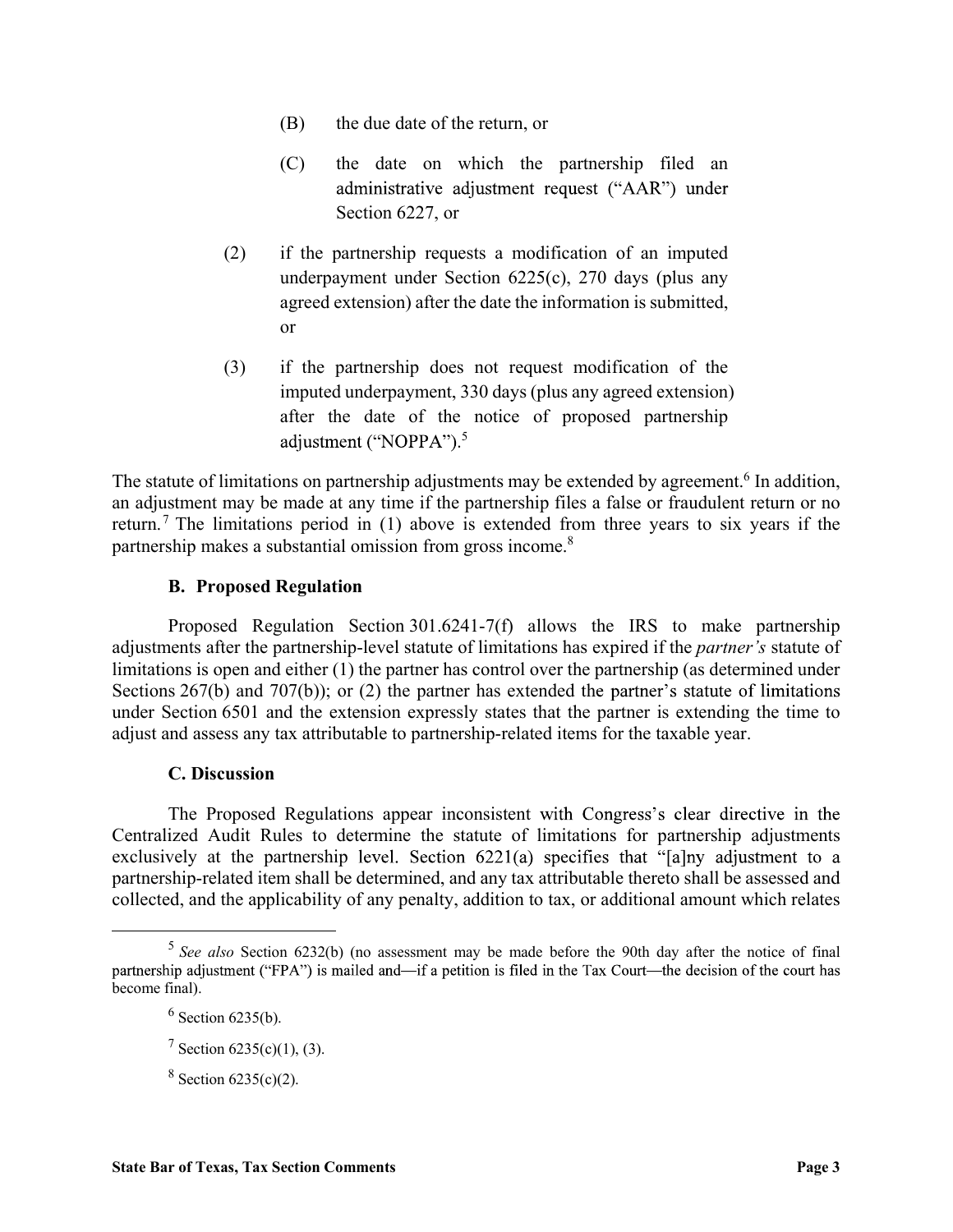to an adjustment to any such item shall be determined, *at the partnership level...*"<sup>9</sup> Thus, the partner's statute of limitations is irrelevant to partnership adjustments.

We respectfully suggest that the IRS should not extend the statute of limitations for partnership adjustments beyond what Congress has prescribed. Statutes of limitations are strictly construed in accordance with their express terms.<sup>10</sup> For example, in *Brockamp*, the Supreme Court found that the statutory limitations period for tax refund claims did not contain an implied equitable exception because the statute "sets forth its limitations in a highly detailed technical manner, that linguistically speaking, cannot easily be read as containing implicit exceptions."<sup>11</sup> Likewise, Section 6235 contains detailed limitations for the time period in which partnership adjustments may be made. Unlike TEFRA, the statutory language of Section 6235 nowhere suggests that the statute of limitations for partnership adjustments may be determined at the *partner* level.<sup>12</sup> Section 6235 sets forth explicit exceptions to its general time limits, and those specific exceptions do not include whether a controlling partner's statute of limitations is open or a partner has agreed to extend its statute of limitations.<sup>13</sup>

 1. Legislative History Does Not Support Determining the Statute of Limitations at the Partner Level

The legislative history of Section 6235 further confirms that Congress intended the statute of limitations for partnership adjustments to be determined exclusively at the partnership level.<sup>14</sup> When Congress revised certain provisions of the Centralized Audit Rules after their enactment, it chose not to add a partner-level statute of limitations, even though it addressed other statute of limitations issues.<sup>15</sup> As part of the Tax Technical Corrections Act of 2018 ("TTCA"), Congress

 $9^9$  Section 6221(a) (emphasis added).

<sup>11</sup> United States v. Brockamp, 519 U.S. 347, 350 (1997).

<sup>12</sup> Lamie v. U.S. Trustee, 540 U.S. 526, 542 (2004) ("If Congress enacted into law something different from what it intended, then it should amend the statute to conform to its intent.").

<sup>13</sup> See Section 6235(b) (extension by agreement) and Section 6235(c) (fraud).

<sup>14</sup> The legislative history summarizes the statute of limitations rules and never suggests an exception if the partner's statute of limitations is open or the partner agreed to an extension. STAFF OF THE JOINT COMM. ON TAX'N, GENERAL EXPLANATION OF THE TAX LEGISLATION ENACTED IN 2015 (JCS-1-16), at 75-76 (2016). Instead, the legislative history makes clear that it is the *partnership* that "may consent to an extension of time within which a partnership adjustment may be made." *Id.* at 75. Further, the legislative history reiterates that under the Centralized Audit Rules, any partnership adjustments are "determined at the *partnership level*" and "[a]ny tax attributable to these items is assessed and generally is collected at the *partnership level.*" *Id.* at 62 (emphasis added).

<sup>15</sup> Corrections were made to the Centralized Audit Rules by the Protecting Americans from Tax Hikes Act of 2015, Pub. L. No. 114-113, Div. Q, § 411, 129 Stat. 2241 (2015), effective as if included in the BBA. Additional corrections and modifications were made by the TTCA included in the Consolidated Appropriations Act, 2018, Pub. L. No. 115-66, Div. U, Title II, 132 Stat. 348 (2018), effective as if included in the BBA.

 $^{10}$  Badaracco v. Comm'r, 464 U.S. 386, 391–92 (1984) ("...even were we free to do so, there is no need to twist  $\S 6501(c)(1)$  beyond the contours of its plain and unambiguous language in order to comport with good  $policy...$ ").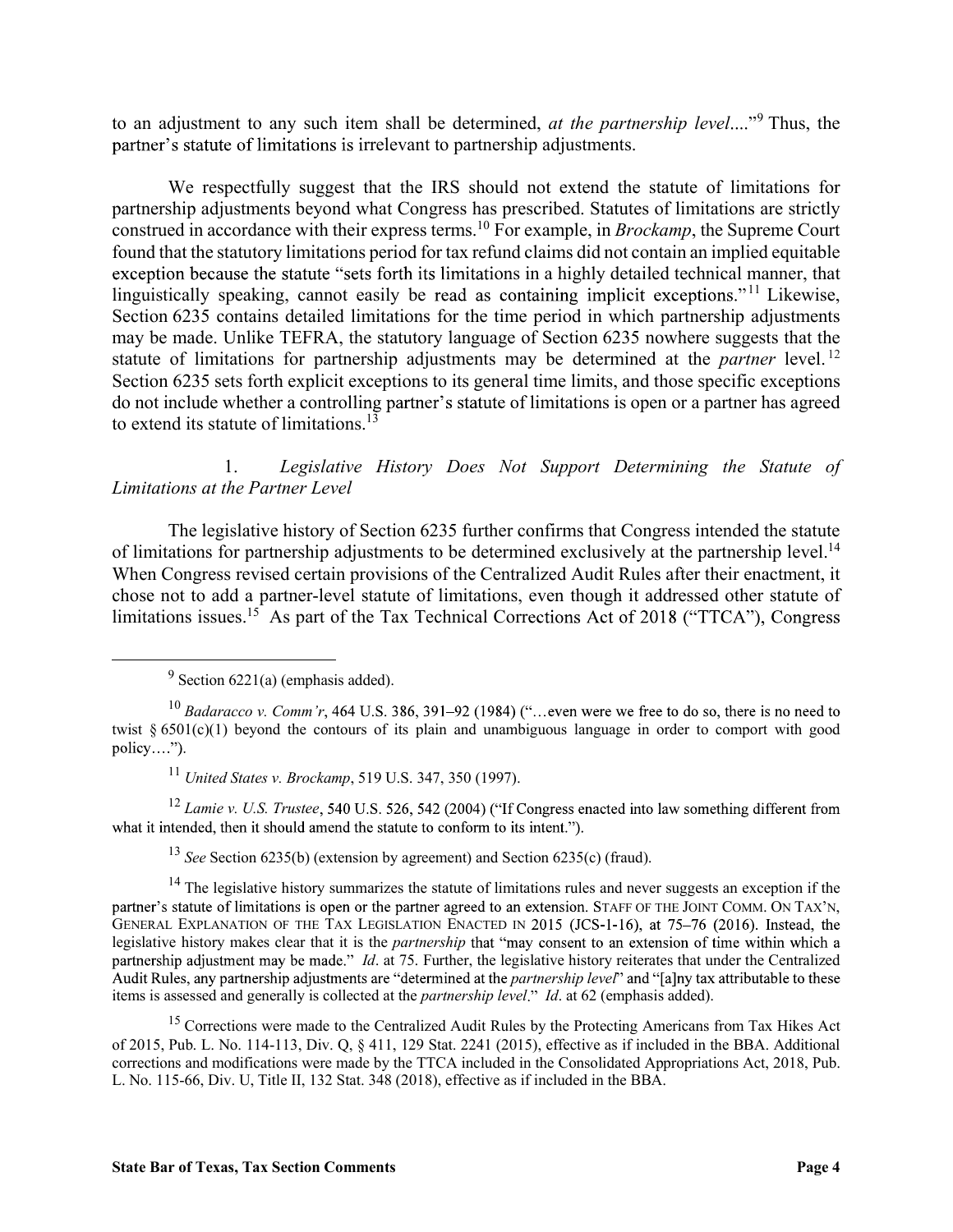explicitly addressed special statutes of limitations for taxes imposed by a chapter other than Chapter 1 in the same Section of the Code that includes special enforcement provisions.16 The TTCA also fixed a statute of limitations glitch that would have allowed the IRS to issue a NOPPA to revive an otherwise closed statute of limitations.<sup>17</sup> Despite Congress's focus on statute of limitations issues in the technical corrections, Congress declined to enact any provision to alter the rule in Section 6235 that the statute of limitations for partnership adjustments is determined exclusively at the partnership level.

### 2. Preamble Does Not Support Departing from the Statute

 The preamble to the Proposed Regulations suggests that IRS resource issues in partnerlevel audits and tiered partnership structures present "special enforcement considerations" under Section  $6241(11)(B)(vi)$  that justify application of a partner-level statute of limitations for partnership adjustments in certain circumstances. Specifically, the preamble states that Proposed Regulation Section 301.6241-7(f) is necessary because certain "partnership issues may only become apparent at a future date or during an examination of a partner, which can frustrate the IRS's ability to allocate resources and examine taxpayers timely, especially in situations where the partnership structure includes many related and controlled entities."<sup>18</sup> Therefore, the preamble argues for a partner-level statute of limitations to carry out the results of audits of complex multitiered partnership structures.<sup>19</sup>

not warrant extending the statute of limitations by regulation, particularly when such regulation appears inconsistent with the statute and its related legislative history. We respectfully note that the statute and related legislative history do not suggest that control or a partner's agreement to extend its statute of limitations should result in a longer limitations period for partnership adjustments. As courts have recognized, "[s] tatutes of limitation frequently involve some hardship, but the alleviation of that hardship is a matter of policy for the Congress.<sup> $20$ </sup> partnership structure includes many related and controlled entities."<sup>18</sup> Therefore, the preamble argues for a partner-level statute of limitations to carry out the results of andits of complex multi-<br>tigraces for a partne argues for a partner-level statute of limitations to carry out the results of audits of complex multi-<br>tiered partnership structures.<sup>39</sup><br>We respectfully suggest that the "special enforcement considerations" in the preambl

 $16$  See Section 6241(9).

18 Preamble to Prop. Treas. Reg. Section 301.6241-7(f), 85 Fed. Reg. 74,940 (Nov. 24, 2020).

<sup>19</sup> Preamble to Prop. Treas. Reg. Section 301.6241-7(f), 85 Fed. Reg. 74,940 (Nov. 24, 2020).

 $17$  Prior to the amendment by the TTCA, the time period when a NOPPA must be issued was not specified. The TTCA amended Section 6231(b)(1) to provide that any NOPPA must be issued within the three-year period in Section 6235(a)(1). TTCA, Pub. L. No. 115-66, Div. U, Title II, 132 Stat. 348 (2018). Therefore, the NOPPA must be issued within three years of the later of the date the partnership return was filed, the date the return was due, or the REVENUE PROVISIONS OF THE HOUSE AMENDMENT TO THE SENATE AMENDMENT TO H.R. 1625 (JCX-6-18), at 40 (2018).

 $^{20}$  Kreiger v. United States, 539 F.2d 317, 322 (3d Cir. 1976); see also Rothensies v. Electric Storage Battery Co., 329 U.S. 296, 300 (1946) (citing Chase Securities Corp. v. Donaldson, 325 U.S. 304, 314 (1937)) (Statutes of limitations "...are by definition arbitrary, and their operation does not discriminate between the just and unjust claim, or the [a]voidable and unavoidable delay.").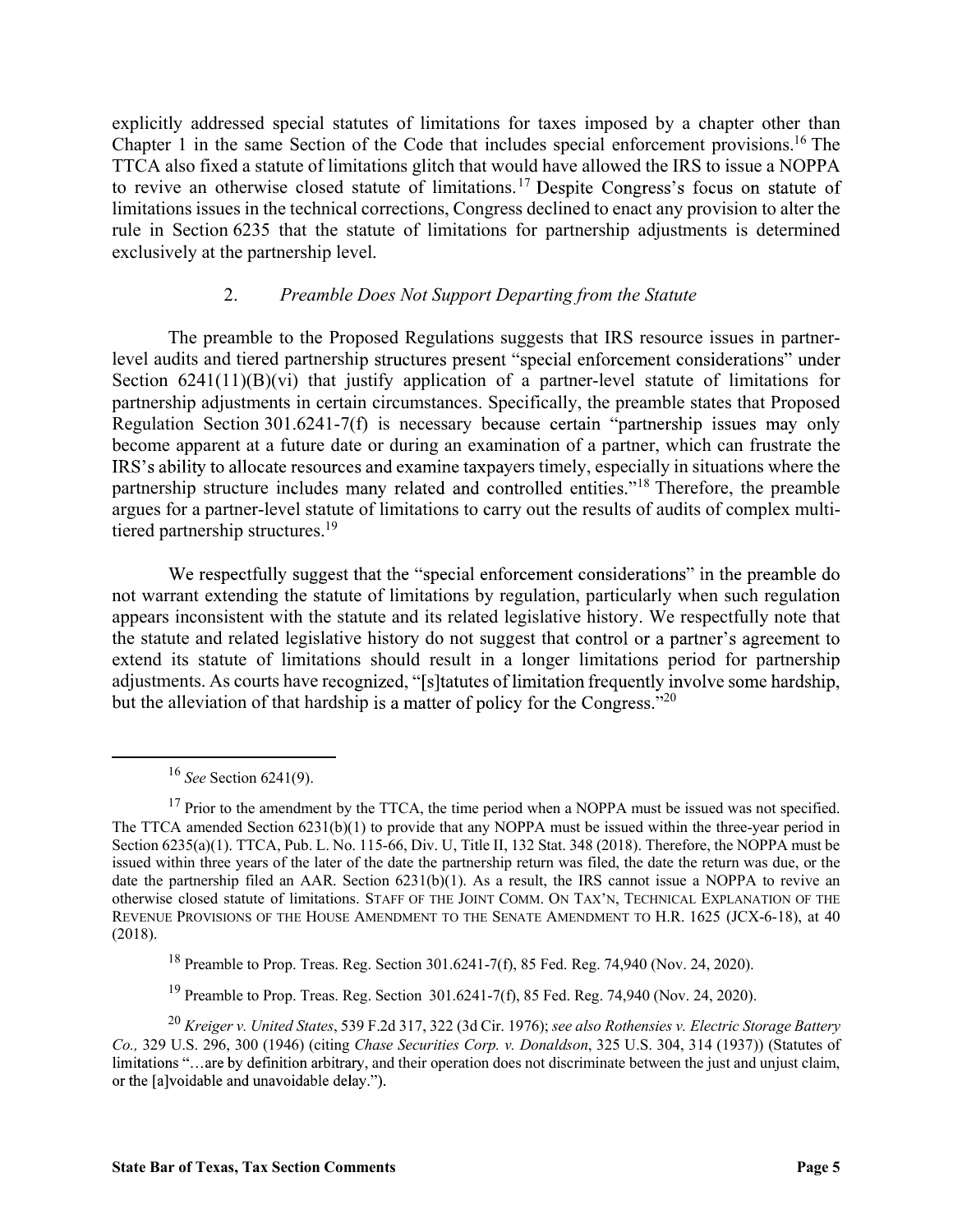In addition, the issues surrounding multi-tiered partnership structures were a significant impetus for enacting the Centralized Audit Rules, and Congress chose not to enact a partner-level statute of limitations despite its familiarity with the issues presented by such structures.<sup>21</sup> Proposed Regulation Section 301.6241-7(f) is not limited to tiered partnerships, but rather applies any time a partner controls a partnership or any time a partner (even a direct partner) extends its period of limitations and includes partnership adjustments in that extension. Thus, the application of Proposed Regulation Section 301.6241-7(f) extends well beyond the tiered partnership structures In addition, the issues surrounding multi-tiered partnership structures<br>s for enacting the Centralized Audit Rules, and Congress chose not to en<br>of limitations despite its familiarity with the issues presented by such str In addition, the issues surrounding multi-tiered partnership structures were a significant<br>impetus for enacting the Centralized Audit Rules, and Congress chose not to enact a partner-level<br>statute of limitations despite i In addition, the issues surrounding multi-tiered partnership structures<br>
is for enacting the Centralized Audit Rules, and Congress chose not to en<br>
of limitations despite its familiarity with the issues presented by such

We respectfully recommend that the Proposed Regulations be amended to strike Proposed Regulation Section 301.6241-7(f).

Partnerships with fewer than 100 partners may generally elect out of the Centralized Audit Rules if all of the partners are "eligible partners" (e.g., individuals or corporate partners).<sup>22</sup> Proposed Regulation Section 301.6221(b)-1(b)(3)(ii)(G) provides that a qualified subchapter S subsidiary ("QSub") is not an eligible partner for purposes of the election out of the Centralized Audit Rules. This provision is proposed to be effective for partnership tax years ending after November 20, 2020.<sup>23</sup> Example 10.6241-7(f) extends well beyond the tiered part<br>sent the "special enforcement considerations" discussed in the Preamble<br>C. Recommendation<br>We respectfully recommend that the Proposed Regulations be amended<br>ion Sec

The parent of a QSub, an S corporation, is deemed to directly own all of the assets, liabilities, and other tax items of its QSub subsidiaries. The proposed regulations therefore treat a QSub like a disregarded entity and not an eligible partner. While IRS Notice 2019-06 foreshadowed this treatment, it also notified taxpayers that the regulations would nevertheless allow certain partnerships with a QSub partner to make the election out of the Centralized Audit Rules.24 However, the Proposed Regulations do not allow any partnerships with a QSub partner to elect out. As a result, at the time the Proposed Regulations were published in the Federal Register, the opportunity for partnerships with QSub partners to restructure in order to retain the ability to opt out of the Centralized Audit Rules was already foreclosed.

24 Notice 2019-06, 2019-3 I.R.B. 350.

 $^{21}$  STAFF OF THE JOINT COMM. ON TAX'N, DESCRIPTION OF CERTAIN REVENUE PROVISIONS CONTAINED IN THE PRESIDENT'S FISCAL YEAR 2016 BUDGET PROPOSAL (JCS-2-15), at  $264 - 66$  (2015) (Explaining that the Centralized Audit Rules are intended to address several of the difficulties under TEFRA including those that arise "in the case of tiered partnerships or partnerships with other types of passthrough partners.").

 $22$  Section 6221(b)(1).

 $23$  Prop. Reg. Section 301.6221(b)-1(f).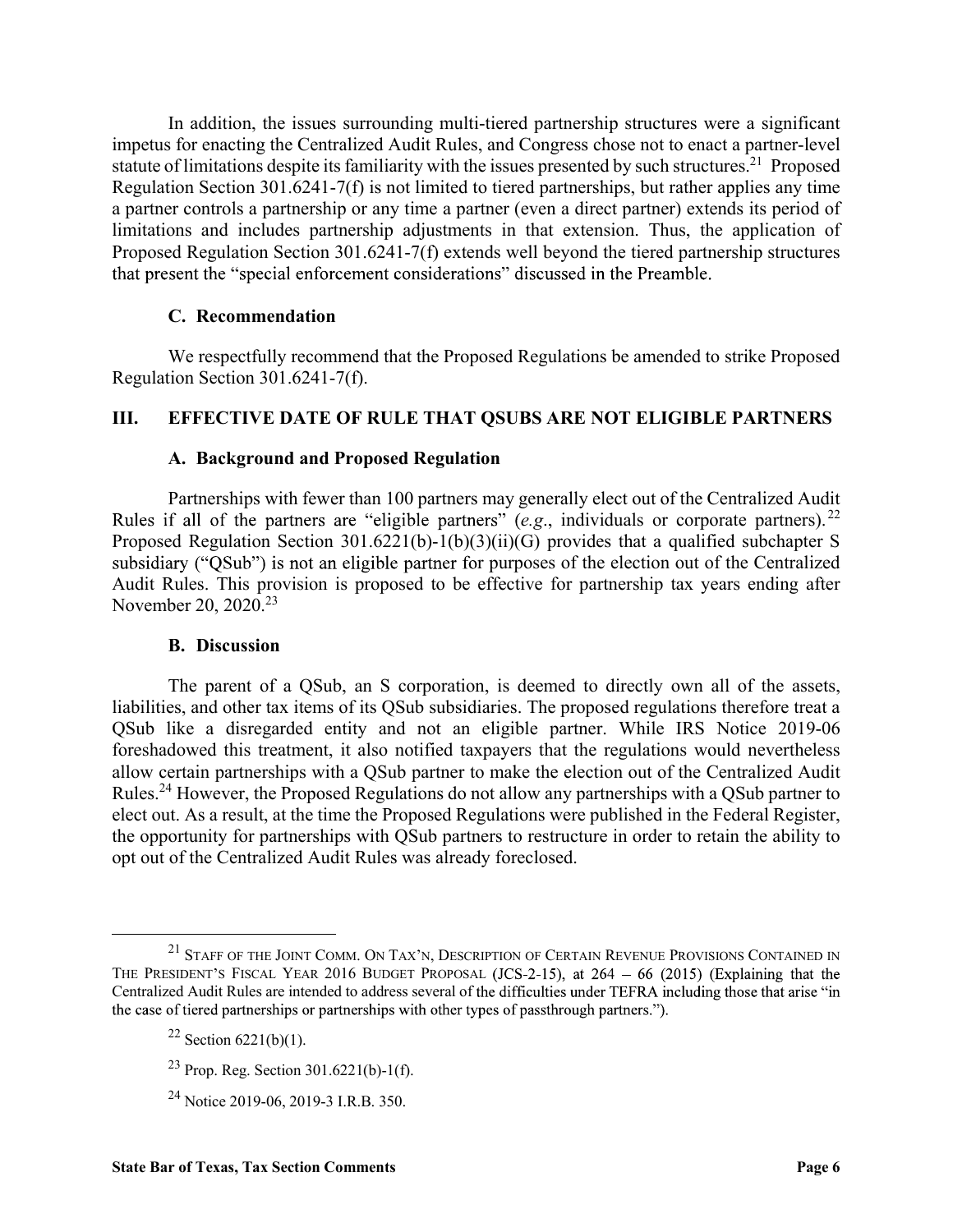**C. Recommendation**<br>We respectfully recommend that Proposed Regulation Section 30<br>d to provide that  $(b)(3)(ii)(G)$  is effective for partnership tax years ending<br>ons are finalized and published in the Federal Register. This wi We respectfully recommend that Proposed Regulation Section 301.6221(b)-1(f) be amended to provide that  $(b)(3)(ii)(G)$  is effective for partnership tax years ending after the date the regulations are finalized and published in the Federal Register. This will allow partnerships with QSub partners sufficient time to restructure if they would like to be eligible to elect out of the Centralized Audit Rules for the tax year when the Proposed Regulations become effective. **C. Recommendation**<br>
We respectfully recommend that Proposed Regulation Section 301.6221(b)-1(f) the<br>
amended to provide that  $(b)(3)(ii)(G)$  is effective for partnership tax years ending after the date the<br>
regulations are fi **C. Recommendation**<br>
We respectfully recommend that Proposed Regulation Section 30<br>
d to provide that (b)(3)(ii)(G) is effective for partnership tax years ending<br>
ons are finalized and published in the Federal Register. T We respectfully recommend that Proposed Regulation Section 30<br>
did to provide that (b)(3)(ii)(G) is effective for partnership tax years ending<br>
ons are finalized and published in the Federal Register. This will allow<br>
bea

Proposed Regulation Section 301.6241-7(b) allows the IRS to make an adjustment to a partnership-related item during the audit of a partner (as opposed to the partnership) if the partnership-related item is based in whole or in part on information provided by the partner. The Proposed Regulations illustrate this provision with a lengthy example (the "Example").<sup>25</sup>

This provision is proposed to be effective retroactively, as it applies to partnership tax years beginning after December 20, 2018<sup>26</sup>

We respectfully suggest that the scope of this rule is unclear because there is no clear indication of when the IRS can trigger this provision and avoid the Centralized Audit Rules with no notice to the partnership. The only apparent limitation is that the treatment of the partnership related item must be "based in whole or in part on information provided by the person whose return is being examined."<sup>27</sup> We respectfully note that the "in part" language is vague and could be construed to encompass a wide variety of partnership-related items. As explained above, making partnership adjustments in a partner-level audit appears inconsistent with Congress's clear directive that partnership adjustments be determined "at the partnership level."<sup>28</sup> Therefore, we respectfully suggest that any departure from the Centralized Audit Rules should be as narrowly prescribed as possible, and should be available only in circumstances where there is a clear justification for the departure.

The Example addresses the sale of a partnership interest by A to B. A originally acquired its partnership interest by contributing an asset to the partnership.29 When auditing A, the IRS adjusts the basis of the partnership asset. First, we respectfully note that it is unclear why the partnership adjustment is made in the Example. Proposed Regulation Section 301.6241-7(h)(2) provides that any partnership adjustments that are made outside of the Centralized Audit Rules are

- 25 Prop. Reg. Section 301.6241-7(b)(2).
- <sup>26</sup> Prop. Reg. Section  $301.6241 7(i)(2)$ .
- <sup>27</sup> Prop. Reg. Section 301.6241-7(b)(1)(iii).
- $28$  Section 6221(a) (emphasis added).
- $^{29}$  Prop. Reg. Section 301.6241-7(b)(2).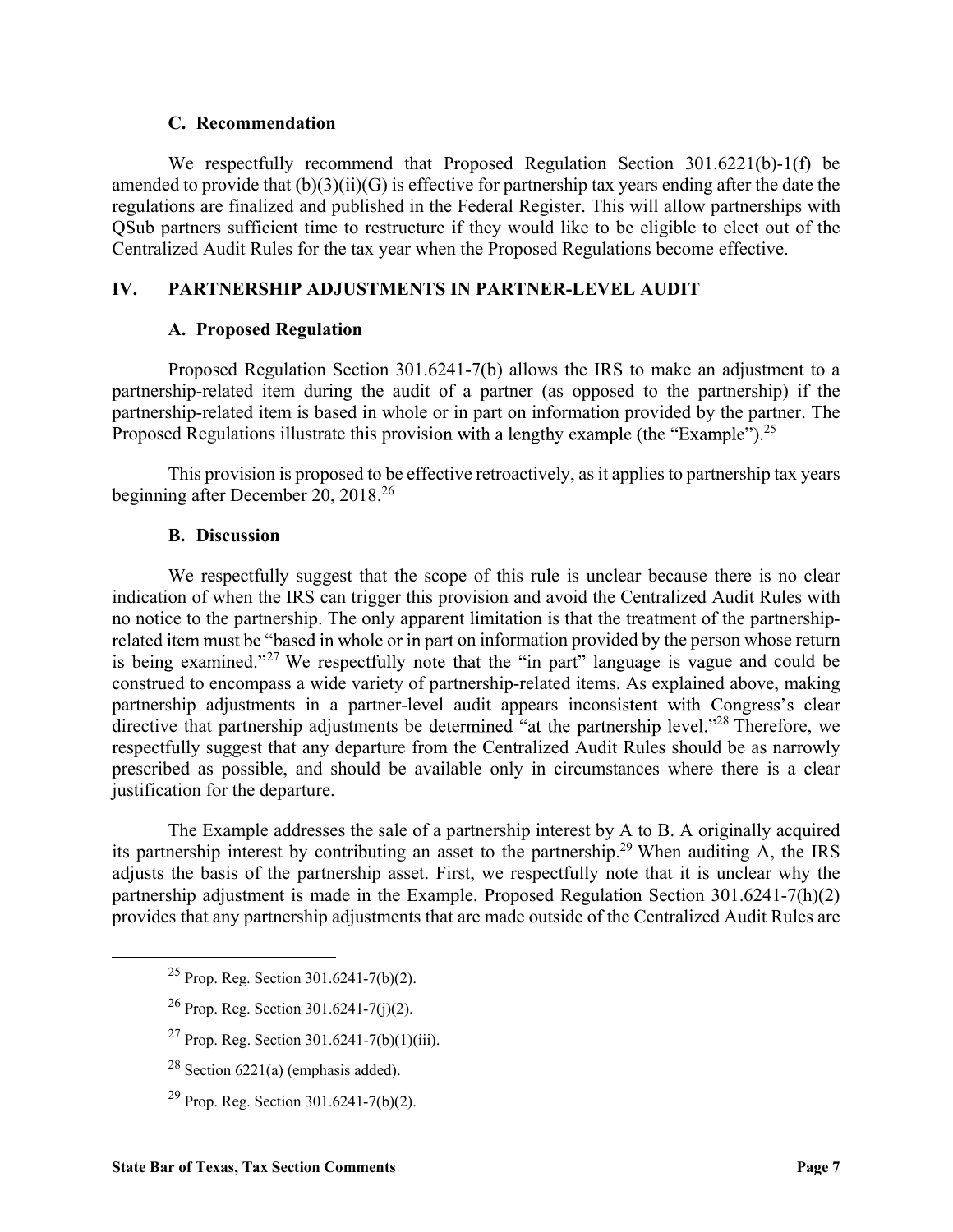not binding on any person that is not a party to the proceeding. In the Example, only A was a party to the proceeding, and A is no longer a partner in the partnership. Therefore, under Proposed Regulation Section 301.6241-7(h)(2), the partnership adjustment is not binding on any of the partners in the partnership.

Second, assuming the partnership adjustment is binding on the partners in the partnership (contrary to Proposed Regulation Section 301.6241-7(h)(2)), the Example does not explain how a Section 754 election would interact with the adjustment to the partnership asset made during A's audit. If a Section 754 election was in effect when A sold its interest to B, the partnership's basis in the asset would have been adjusted to fair market value under Section 743 as to B. This adjustment recognizes that A was taxed on the gain on the sale of its partnership interest and that B should not be taxed again on the same gain. We respectfully suggest that, when auditing A, the IRS should not be able to adjust the basis of the asset at the partnership level and "undo" the Section 754 election. The adjustment at the partner level results in additional gain that is taxed to A. The Section 754 election already adjusted the basis of the asset at the partnership level to its fair market value as to B. Second, assuming the partnership adjustment is binding on the partners<br>
Second, assuming the partnership adjustment is binding on the partners<br>
754 election would interact with the adjustment to the partnership asses<br>
754

We respectfully suggest further that the retroactivity of Proposed Regulation Section 301.6241-7(b) is unnecessary because the partnership-level statute of limitations has not run for tax years beginning after December 20, 2018. Therefore, the IRS can open a partnershiplevel audit to make the adjustment to the partnership-related item if warranted.

We respectfully recommend that the Proposed Regulations be amended to strike Proposed Regulation Section 301.6241-7(b) because it appears inconsistent with the purpose of the Centralized Audit Rules. If Proposed Regulation Section 301.6241-7(b) is retained, we respectfully recommend that the Example be revised to (i) clarify that the partnership did not have a Section 754 election in effect and that if it did, the partnership's basis in the asset would not be adjusted and (ii) include a description of the application of Proposed Regulation Section 301.6241- 7(h)(2) in connection with the Example. We also respectfully recommend that Proposed Regulation Section 301.6241-7(b), if retained, not be retroactive but be subject to the same effective date of the other special enforcement matters under Proposed Regulation Section 301.6241-7(j)(1). We respectfully suggest further that the retroactivity of Proposed Regulation<br>Section 301.6241-7(b) is unnecessary because the partnership-level statute of limitations has not<br>run for tax years beginning after December 20, tax years beginning after December 20, 2018. Therefore, the IRS can of<br>dit to make the adjustment to the partnership-related item if warranted.<br> **C. Recommendations**<br>
We respectfully recommend that the Proposed Regulation

## UNDERPAYMENT

Section  $6225(a)(2)$  provides that adjustments that do not result in an imputed underpayment shall be taken into account by the partnership in the adjustment year. Proposed Regulation Section 301.6225-3(b)(8) provides that non-income adjustments (*i.e.*, adjustments to non-income items, such as partnership assets, liabilities, and capital accounts) are taken into account by adjusting the item on the partnership's adjustment year return but only to the extent the item would appear on the adjustment year return without regard to the adjustment. The Proposed Regulations provide an example in which the IRS conducts an audit in 2022 of a partnership's 2020 tax year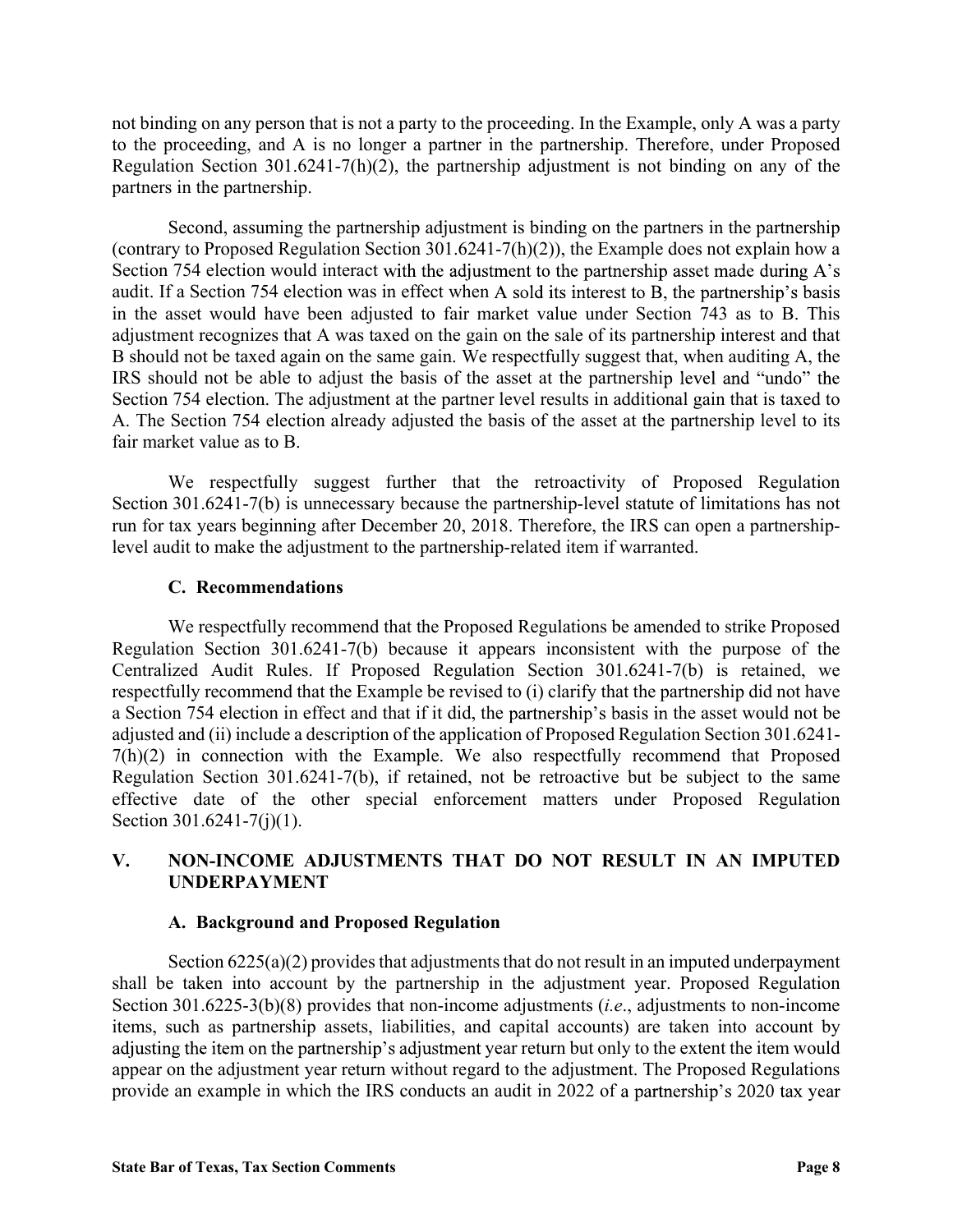and adjusts the basis of a partnership asset by \$10. The example includes this positive adjustment and a negative adjustment to credits when determining whether an imputed underpayment results. Because the adjustments do not result in an imputed underpayment, "the partnership takes into account the \$10 adjustment to Asset on its 2022 return by reducing its basis in Asset by  $$10.^{30}$ usts the basis of a partnership asset by \$10. The example includes this per example adjustment to credits when determining whether an imputed under the adjustments do not result in an imputed underpayment, "the part the \$

In the example, the non-income adjustment is included as a positive adjustment under Treasury Regulation Section 301.6225-1(d)(2)(iii)(A) in determining whether there is an imputed underpayment. Including this non-income adjustment in the imputed underpayment determination as a positive adjustment could result in the recognition of gain on an asset before the asset has been disposed of or sold. We respectfully suggest such a result is inconsistent with general federal income tax principles that gain or loss on an asset is not taken into account until there has been a realization event that results in the recognition of gain or loss.<sup>31</sup>

In addition, we respectfully note that treating the basis adjustment as a positive adjustment may lead to double taxation under Proposed Regulation Section 301.6241-7(b). Consider for example a partner-level audit in which the IRS determines that a partner's basis in a contributed asset was \$30 rather than \$50, and therefore there is an additional \$20 of gain on the partner's sale of her partnership interest. Under Proposed Regulation Section 301.6241-7(b), the IRS can also adjust the partnership's basis in the contributed asset from \$50 to \$30. This \$20 non-income adjustment is treated as a positive adjustment that would give rise to an imputed underpayment because there are no negative adjustments that could offset the positive adjustment. As a result, the partner would pay tax on the \$20 of additional gain on the sale of the partnership interest, and the partnership would pay tax on the \$20 basis adjustment in an imputed underpayment. We respectfully suggest that the IRS and Treasury consider either (i) excluding non-income adjustments from the computation of the imputed underpayment entirely or (ii) treating the amount of the adjustment as zero. Either approach avoids both the acceleration of gain when there has been no realization and recognition event and the potential double taxation under Proposed Regulation Section 301.6241-7(b). antmessimp merest. Under Proposed Regulation Section 301.0241-(10), the HKs can also particular<br>are partnership's basis in the contributed asset from \$50 to \$30. This \$20 non-income<br>tent is treated as a positive adjustmen

We also respectfully note that it is not clear whether the positive adjustment in the example only corrects the asset's basis in 2022 or whether the partnership must also realize and recognize gain on the \$10 positive adjustment in 2022 (the adjustment year). We respectfully suggest that requiring the partnership to realize and recognize gain on the \$10 basis adjustment in the adjustment year would be inconsistent with general federal income tax principles that do not tax gain or loss until there has been a realization event that results in the recognition of gain or loss.<sup>32</sup>

We respectfully recommend that the Proposed Regulations be revised to provide that nonincome adjustments are not taken into account in determining whether there is an imputed

 <sup>30</sup> Prop. Reg. Section 301.6225-3(d)(Ex. 3).

 $31$  Section 1001(a), (c).

 $32$  Id.